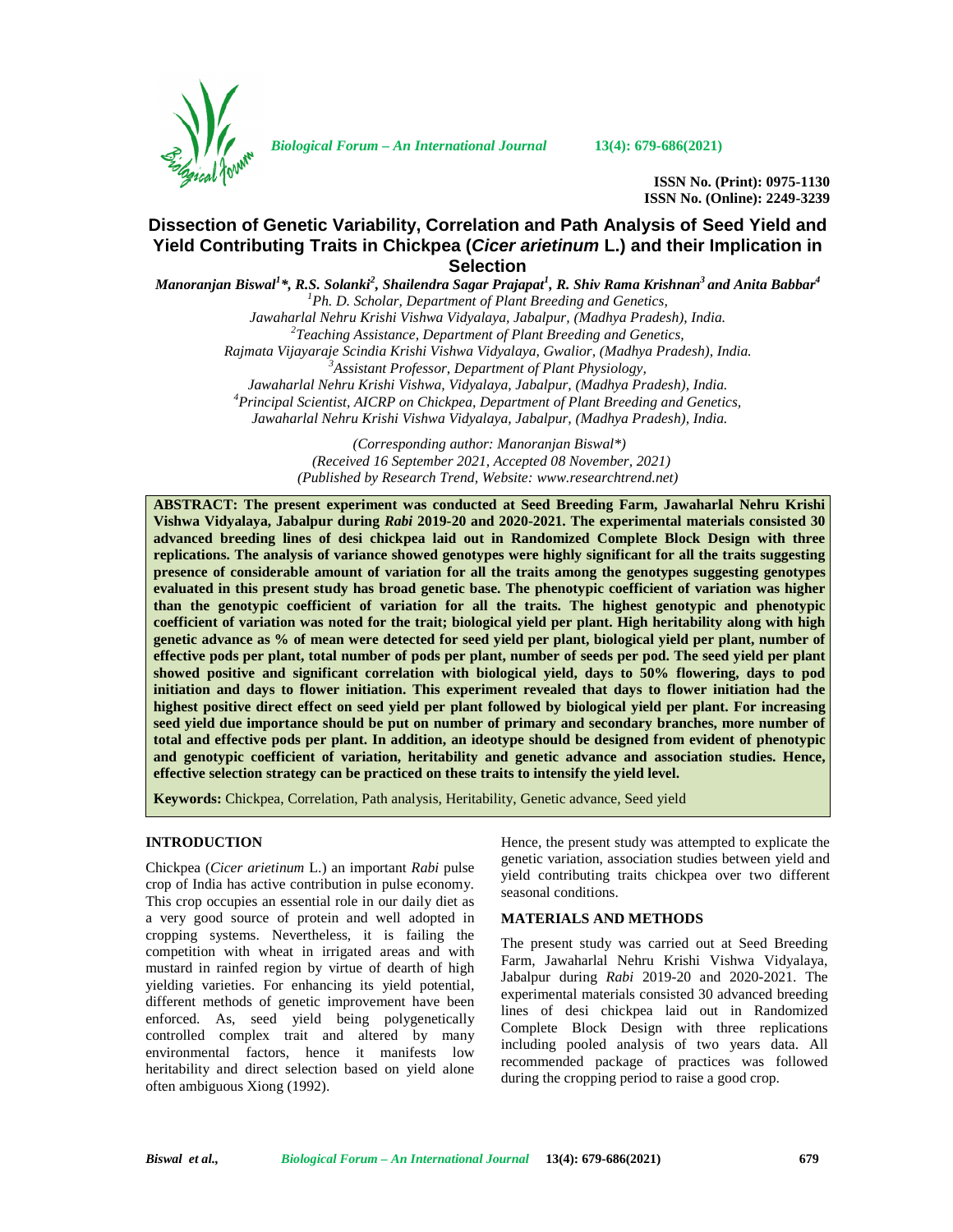Observations were recorded for fourteen quantitative characters *viz*., days to flower initiation, days to 50% flowering, days to pod initiation, days to maturity, plant height (cm), number of primary branches per plant, number of secondary branches per plant, total number of pods per plant, number of effective pods per plant, number of seeds per pod, 100 seed weight (g), biological yield per plant (g), harvest index (%) and seed yield per plant (g). The data was subjected to the standard statistical analysis for genetic parameters, correlation coefficient and path analysis.Correlation coefficients were estimated for all the character combinations at genotypic and phenotypic levels by the procedure suggested by Miller et al. (1958). Genotypic path coefficients were calculated separately for yield and yield components by the technique proposed by Wright (1921) and Dewey and Lu (1959). The dependent variable for association studies were seed yield per plant. Heritability for the present study was calculated in broad sense by adopting the formula suggested by Hanson *et al.* (1956). Expected genetic advance was calculated by the method suggested by Johnson *et al.* (1955). Genotypic and phenotypic coefficient of variance was evaluated according to Burton and Devane (1953) based on estimate of genotypic and phenotypic variance.

## **RESULTS AND DISCUSSION**

#### *A. Analysis of variance*

The analysis of variance showed genotypes were highly significant for all the traits suggesting presence of considerable amount of variation for all the traits among the genotypes suggesting genotypes evaluated in this present study has broad genetic base (Table 1). As, genetic variability, the indispensable demand for any crop improvement programme, hence, utilization of these variability may accelerate to develop promising genotype in the future is the ultimate aim of plant breeder. It provides broad genetic base to genotypes to survive under wide range of changing environmental conditions. The existing of high genetic variability for seed yield per plant and its contributing traits furnish greater opportunity for utilization in further chickpea breeding programme. Results revealed that phenotypic coefficient of variation was higher than genotypic coefficient of variation that agreement with findings of Borate *et al.,* (2010) suggesting considerable role of environment over these traits.

| Table 1: Analysis of variance for yield and yield contributing traits in chickpea. |  |
|------------------------------------------------------------------------------------|--|
|------------------------------------------------------------------------------------|--|

| Sr. No. | <b>Observations</b> | Mean sum of square |                     |                     |              |                   |              |  |  |  |  |
|---------|---------------------|--------------------|---------------------|---------------------|--------------|-------------------|--------------|--|--|--|--|
|         |                     | <b>Replicate</b>   | <b>Environments</b> | <b>Interactions</b> | <b>Total</b> | <b>Treatments</b> | <b>Error</b> |  |  |  |  |
|         | d.f.                |                    |                     |                     | 5            | 29                | 145          |  |  |  |  |
|         | <b>DTFI</b>         | 1.267              | 13.339              | 0.622               | 3.423        | 26.859**          | 5.681        |  |  |  |  |
| 2.      | <b>DT50%F</b>       | $2.606**$          | 16.806              | 0.039               | 4.419        | $30.835**$        | 4.214        |  |  |  |  |
| 3.      | <b>DTPI</b>         | 1.617              | 5.689               | 0.006               | 1.787        | 33.869**          | 9.428        |  |  |  |  |
| 4.      | <b>DTM</b>          | $60.972**$         | 61.25               | 46.55               | 55.259       | 144.845**         | 69.854       |  |  |  |  |
| 5.      | <b>PH</b>           | $1.076*$           | 11.909              | 5.408               | 4.976        | 103.358**         | 34.169       |  |  |  |  |
| 6.      | <b>PB</b>           | $1.217*$           | 0.089               | 0.506               | 0.707        | $0.409**$         | 0.578        |  |  |  |  |
|         | <b>SB</b>           | $4.650**$          | 1.8                 | 0.117               | 2.267        | $1.867**$         | 0.823        |  |  |  |  |
| 8.      | <b>TNPPP</b>        | 0.606              | 1.8                 | 0.35                | 0.742        | 858.859**         | 167.678      |  |  |  |  |
| 9.      | <b>NEPP</b>         | $12.717**$         | 48.05               | 0.35                | 14.837       | 520.855**         | 81.421       |  |  |  |  |
| 10.     | <b>NSPP</b>         | 0.093              | 0.157               | 0.038               | 0.084        | $0.057**$         | 0.172        |  |  |  |  |
| 11.     | <b>100 SW</b>       | 1.848*             | 3.99                | 0.123               | 1.587        | 41.983**          | 6.753        |  |  |  |  |
| 12.     | BY                  | 0.916              | 1735.385            | 2.886               | 348.598      | 589.313**         | 87.399       |  |  |  |  |
| 13.     | HI(%)               | 0.568              | 169.362             | 1.237               | 34.595       | $105.579**$       | 14.683       |  |  |  |  |
| 14.     | <b>SYPP</b>         | $2.080*$           | 2.113               | 0.803               | 1.576        | $68.267**$        | 11.366       |  |  |  |  |

\*Significant at 5% level of significant, \*\* Significant at 1% level of significant

Where, **DFI:** Days to flower initiation, **DF50%F:** Days to 50% flowering, **DPI:** Days to pod initiation, **DTM:** Days to maturity, **PH:** Plant height, **PB:** Number of primary branches per plant, **SB:** Number of secondary branches per plant, **TNPPP:** Total number of pods per plant, **NEPP:** Number of effective pods per plant, **NSPP:** Number of seeds per pod, **100 SW :** 100 seed weight, **BY:** Biological yield per plant, **HI:** Harvest index, and **SYPP:** Seed yield per plant.

#### *B. Genetic parameters of variability*

**Phenotypic and genotypic coefficient of variances.** A relative comparisons of magnitude of GCV (%) and PCV (%) for different traits revealed that the maximum amount of variability were found in biological yield per plant. Similarly, maximum amount of variability were also present in seed yield per plant, number of effective pods per plant and total number of pods per plant. This indicates substantial phenotypic variation in respect of these traits. The PCV % was higher than the GCV% for all the traits. The highest genotypic and phenotypic coefficient of variation were recorded for the trait biological yield per plant (20.2% and 21.4%) followed by number of effective pods per plant (17.9 % and 18.4 %), total number of pods per plant (14.8 % and 16.5 %), seed yield per plant (13.1 % and 14.3 %), 100 seeds

weight (10.3 % and 10.5%), harvest index (7.5 % and 8.2 %), number of seeds per pod (7.1% and 10.2 %), plant height (6.6 % and 8.1 %), number of secondary branches per plant (5.3 % and 7.2 %), number of primary branches per plant (4.5 % and 7.0%), days to flower initiation  $(3.7 \%$  and 4.1 %), days to pod initiation  $(3.5 % and 4.5 %)$ , days to  $50\%$  flowering (3.5 % and 3.9 %) and days to maturity (3.3 % and 4.6 %). (Table 2 & Fig. 1). A trait having high GCV reveals high potential for effective selection for further breeding programme. Information about extent of parental traits contribution towards progeny is the major success indicator; helps in formulation of breeding strategies because higher heritability of a trait facilitate the selection procedure.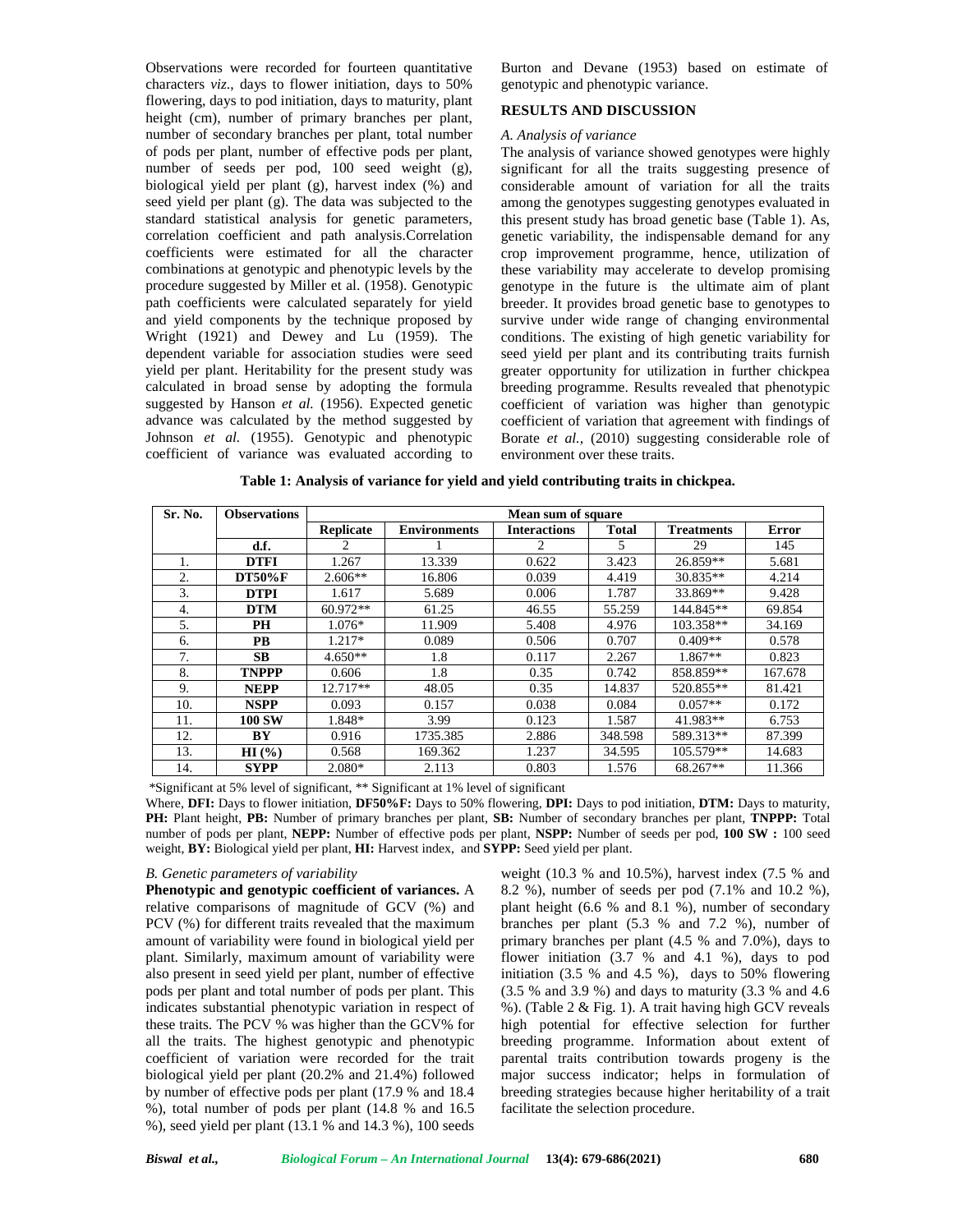| <b>Characters</b> |        | <b>Coefficient of Variation</b> | $h^2_{(bs)}$                     | $GA$ as % of |              |  |
|-------------------|--------|---------------------------------|----------------------------------|--------------|--------------|--|
|                   | GCV(%) | $PCV$ $(\frac{9}{6})$           | $ECV$ $\left(\frac{9}{6}\right)$ | $(\%)$       | mean at $5%$ |  |
| <b>DTFI</b>       | 3.7    | 4.1                             | 4.6                              | 78.8         | 6.7          |  |
| <b>DT50%F</b>     | 3.5    | 3.9                             | 3.6                              | 86.3         | 6.9          |  |
| <b>DTPI</b>       | 3.5    | 4.5                             | 3                                | 72.2         | 5.2          |  |
| <b>DTM</b>        | 3.3    | 4.6                             | 7.9                              | 51.8         | 4.9          |  |
| PH                | 6.6    | 8.1                             | 11.4                             | 66.9         | 11.2         |  |
| <b>PB</b>         | 4.5    | $\tau$                          | 20.4                             | 55.1         | 5.9          |  |
| <b>SB</b>         | 5.3    | 7.2                             | 11.6                             | 63.9         | 8.2          |  |
| <b>TNPPP</b>      | 14.8   | 16.5                            | 17.9                             | 80.5         | 27.4         |  |
| <b>NEPP</b>       | 17.9   | 18.4                            | 16.9                             | 84.4         | 32.1         |  |
| <b>NSPP</b>       | 7.1    | 10.2                            | 30.5                             | 86.6         | 28.4         |  |
| <b>100 SW</b>     | 10.3   | 10.5                            | 9.6                              | 91.9         | 18.1         |  |
| BY                | 20.2   | 21.4                            | 19.8                             | 85.2         | 37.6         |  |
| $HI(\% )$         | 7.5    | 8.2                             | 7.6                              | 86.1         | 14.6         |  |
| <b>SYPP</b>       | 13.1   | 14.3                            | 14.3                             | 83.4         | 24.6         |  |

**Table 2: Genetic parameters of variation for yield and yield contributing traits in chickpea.**

Where, **PCV-** Phenotypic Coefficient of Variance**, GCV-** Genotypic Coefficient of Variance**, H2bs -** Heritability in Broad Sense and **GA -** Genetic Advance as per cent mean



**Fig. 1.** GCV (%), PCV (%) and ECV (%) of yield and yield contributing traits in chickpea.

These results were in agreement with the finding of Akhtar *et al.,* (2011), Aarif *et al*., (2014), Yadav *et al.,* (2015), Shivwanshi and Babbar (2016), Babbar *et al.,* (2012), Joshi *et al*., (2018) and Manikanteswara (2019). **Heritability and Genetic advance.** Heritability depicts the proportion of phenotypic variance that is due to genotype. It is a good index of the transmission of characters from parents to their offspring and provides effectiveness of selection for improving traits. The magnitude of heritability ranged from 51.8% for days to maturity to 91.9% for 100 seed weight (Table 2 & Fig. 2). The estimates of high heritability (broad sense) was observed for 100-seed weight (91.9 %) followed by number of seeds per pod (86.6%), days to 50% flowering (86.3%), harvest index (86.1%), biological yield per plant (85.2%), number of effective pods per plant (84.4%), seed yield per plant (83.4%), total number of pods per plant (80.5 %), days to flower

initiation (78.8%) and days to pod initiation (72.2%), plant height (66.9%) and number of secondary branches per plant (63.9%). On the other hand, number of primary branches per plant (55.1 %) and days to maturity (51.8%) exhibited medium heritability. Similar findings were noted by Gautam *et al*., (2021), Rozina *et al*., (2011), Chaudhary *et al*., (2012), Muhammad *et al.* (2013), Kuldeep *et al.,* (2014), Honappa *et al.,* (2018) and Tiwari *et al*., (2016).

High genetic advance as percentage of mean was noted for biological yield per plant (37.6%) followed by number of effective pods per plant (32.1%), number of seeds per pod (28.4%), total number of pods per plant (27.4%) and seed yield per plant (24.6%) (Table 2). These findings are in proximity with Singh and Singh (2013), Padmavathi *et al.*, (2013), Tesfamichael *et al.,* (2015).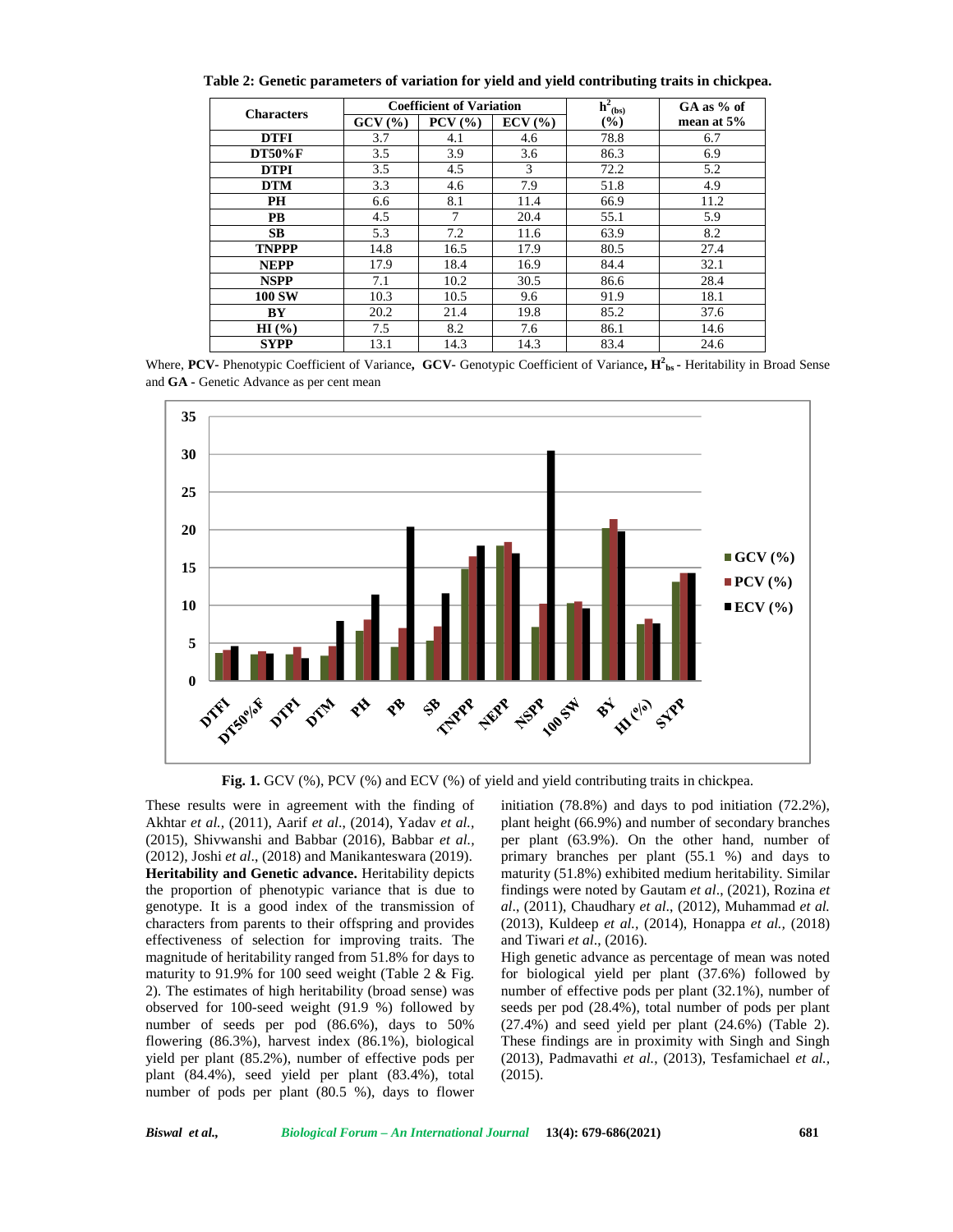

**Fig. 2.** Heritability (%) and G. A. (as % of mean at 5%) of yield and yield contributing traits in chickpea.

High heritability along with high genetic advance as % of mean were observed for seed yield per plant, biological yield per plant, number of effective pods per plant, total number of pods per plant, number of seeds per pod. Traits with high heritability and genetic advance could be described by additive gene action and have high response to selection and due importance should be specified to these traits in further chickpea breeding programme. These results were in close agreement with Padmavathi *et al.,* (2013), Kuldeep *et al*., (2014) and Desai *et al*., (2015). High heritability coupled with moderate genetic advance as percentage of mean were observed in traits *viz.,* harvest index, plant height, 100 seeds weight. Similar finding were been reported by Mishra and Babbar (2014) and Dhuria and Babbar (2015). High heritability estimates accompanied with low genetic advance as percentage of mean was estimated in days to pod initiation, days to 50% flowering, days to flower initiation, Number of secondary branches per plant. These results were in close agreement with Pundir *et al*., (1991), Das *et al.,* (1992) and Yadav *et al*., (2015). High or moderate heritability is coupled with high or moderate genetic advance reveals inheritance of respective traits deals with additive gene action, whereas, high or moderate heritability coupled with low genetic advance illustrated the predominance of non-additive gene action.

**Association analysis among quantitative traits.** Economic value/seed yield in crop plants is determined by many component traits, which are contributing towards directly as well as indirectly. Trait association analysis, hence considered to be imperative in assessment of relation of component traits over yield which in turns helps in selection of superior genotypes. In general, genotypic correlation coefficients were higher than phenotypic correlation coefficient in direction and magnitude revealed that there is a strong

association between each pair of traits. Higher magnitude of positive genotypic correlation coefficient suggested strong linkage at genetic level. In the positive correlation; relationship of each traits move in an increasing direction while, in negative correlation, the values of one trait increase and the other decreases. A positive correlation between the desired traits is required by breeder for effective selection (Table 3). The correlation coefficient analysis revealed that seed yield per plant showed positive and significant correlation with biological yield (0.7608), days to 50% flowering (0.3952), days to pod initiation (0.3843) and days to flower initiation (3703). Seed yield pre plant showed significant and negative association with phenological traits *viz*., Number of seeds per pod (- 0.2592), plant height (-0.1655) and 100 seed weight (- 0.1118) (Table 2). Days to flower initiation is highly significant and positively correlated with days to 50% flowering (0.9197), days to pod initiation (0.6719), total number of pod per plant (0.3441), number of effective pod per plant (0.2186), biological yield per plant  $(0.4997)$  and seed yield per plant  $(0.3703)$ . Days to 50% flowering exhibited highly significant positive correlation with days to pod initiation (0.6027), total number of pod per plant (0.4231), number of effective pod per plant (0.3386), biological yield per plant (0.4601). Number of primary branches exhibited highly significant and positive correlation with number of secondary branches per plant (0.5484), number of seed per pod (0.2236) and harvest index (0.1332). However, highly significant and negative correlation was found with 100 seed weight (-0.1627). Number of effective pods per plant was highly significant and positively correlated with number of seed per pod (0.3518) and harvest index  $(0.3976)$ .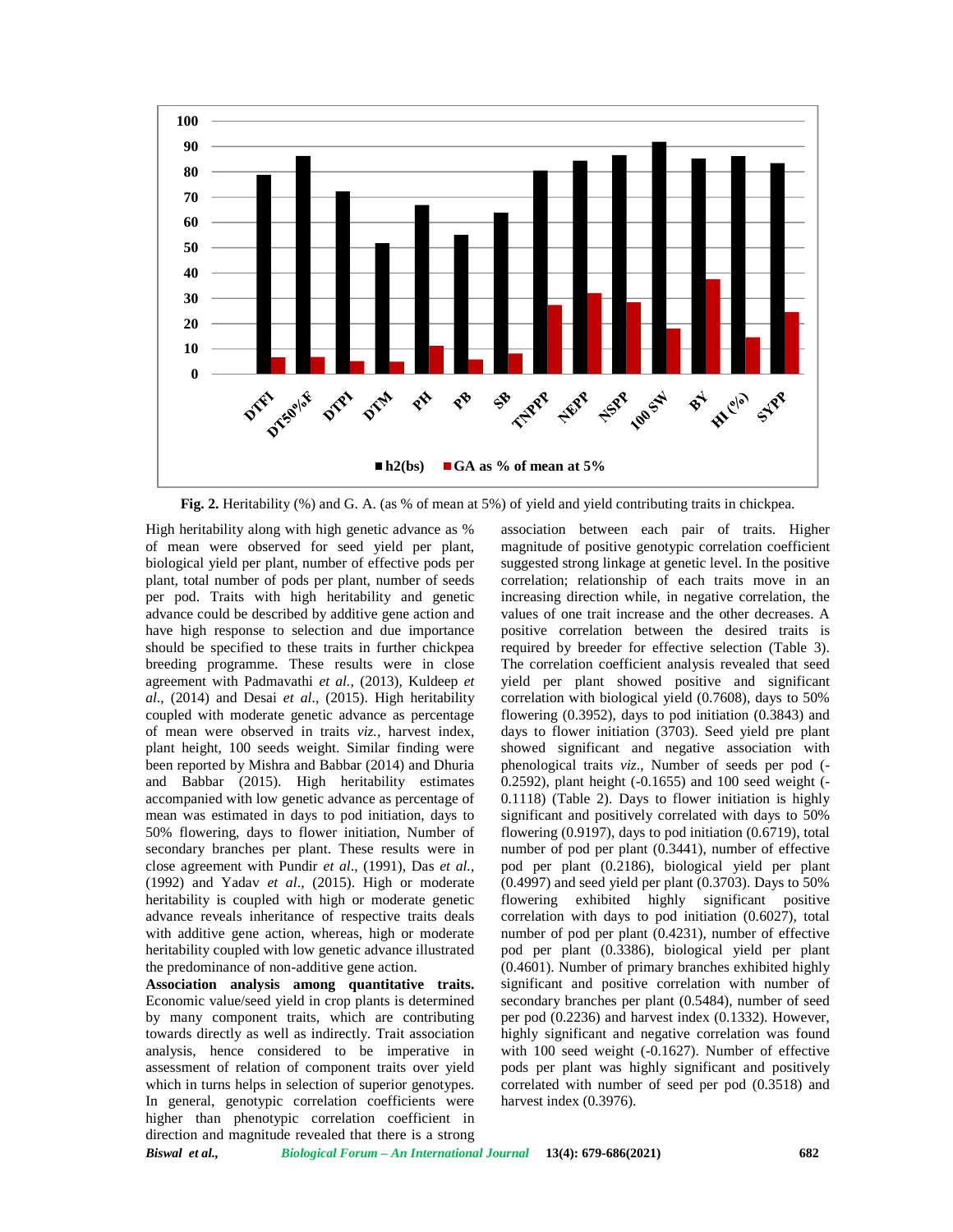Highly significant and negatively correlations was found with number of secondary branches per plant (- 0.4196). Total number of pods per plant was highly significant and positive correlation with number of effective pods per plant (0.9201), number of seed per plant (0.2769), harvest index (0.4470). These findings supported by Santosh *et al.,* (2011), Nobile *et al.,* (2013), Kabuo *et al*., (2015) and Serrano *et al*., (2017). The trait association analysis revealed that for increasing seed yield emphasis should be given on number of primary and secondary branches per plant, more number of total and effective pods per plant, while took more days for maturity but less days taken for phonological traits like flower initiation, 50% flowering and pod initiation. Hence, these traits might be very useful for considering for designing high yielding promising ideotype in chickpea.

Path analysis depicts direct and indirect effects of various independent traits on the dependent traits. It represents even if the association of these independent traits with seed yield is as result of their direct effect on yield or outcomes of their indirect effect through other component traits. The present experiment was suggested that the highest positive direct effect (2.0542) on seed yield per plant was found by days to flower initiation followed by biological yield per plant (0.5693). However, days to 50% flowering had the maximum negative direct effect (-2.3679) on seed yield per plant (Table 4 & Fig. 3). Similar findings were observed by Dar *et al.,* (2012), Kumar *et al.,* (2012), Padmavathi *et al.,* (2013) and Waseem *et al*., (2014).

Days to flower initiation revealed positive indirect effect through days to 50% flowering (1.9306), days to pod initiation (1.3780), number of primary branches per plant (0.5523), total number pod per plant (0.8569), number effective pod per plant (0.4972), biological yield (1.1186) and seed yield per plant (0.3806). Days to 50% flowering positive and indirect effects via days to maturity (0.8276), plant height (0.3424), number of secondary branches per plant (0.5306), number of seed per pod (0.1936), 100 seed weight (0.2648), and seed yield per plant (0.4122), whereas, it exhibited negative indirect effect through days to flower initiation (- 2.2255), days to pod initiation (-1.4025), number of primary branches per plant (-0.5098), total number pod per plant (-1.2239), number effective pod per plant (- 0.9250), biological yield (-1.1682). Number of primary braches per plant revealed positive indirect effect through plant height (0.0025), number of secondary braches per plant (0.0626) and harvest index (0.0432) with relatively low in magnitude. Number of effective pod per plant exhibited positive indirect effects were manifested through days to flowering initiation (0.0918), days to 50 % flowering (0.1481), total number of pod plant (0.3533). Total number of pod per plant exhibited positive indirect effect through day to maturity (0.0354), number of secondary branches per plant (0.0537), number of seed per pod (0.0256), 100 seed weight (0.0035) and seed yield per plant (0.0732). Very low value of residual effects (0.5432) was noticed in the experiment indicated majority of traits considering in this study.



**Fig. 3.** Genotypic path diagram of yield and yield contributing traits in chickpea.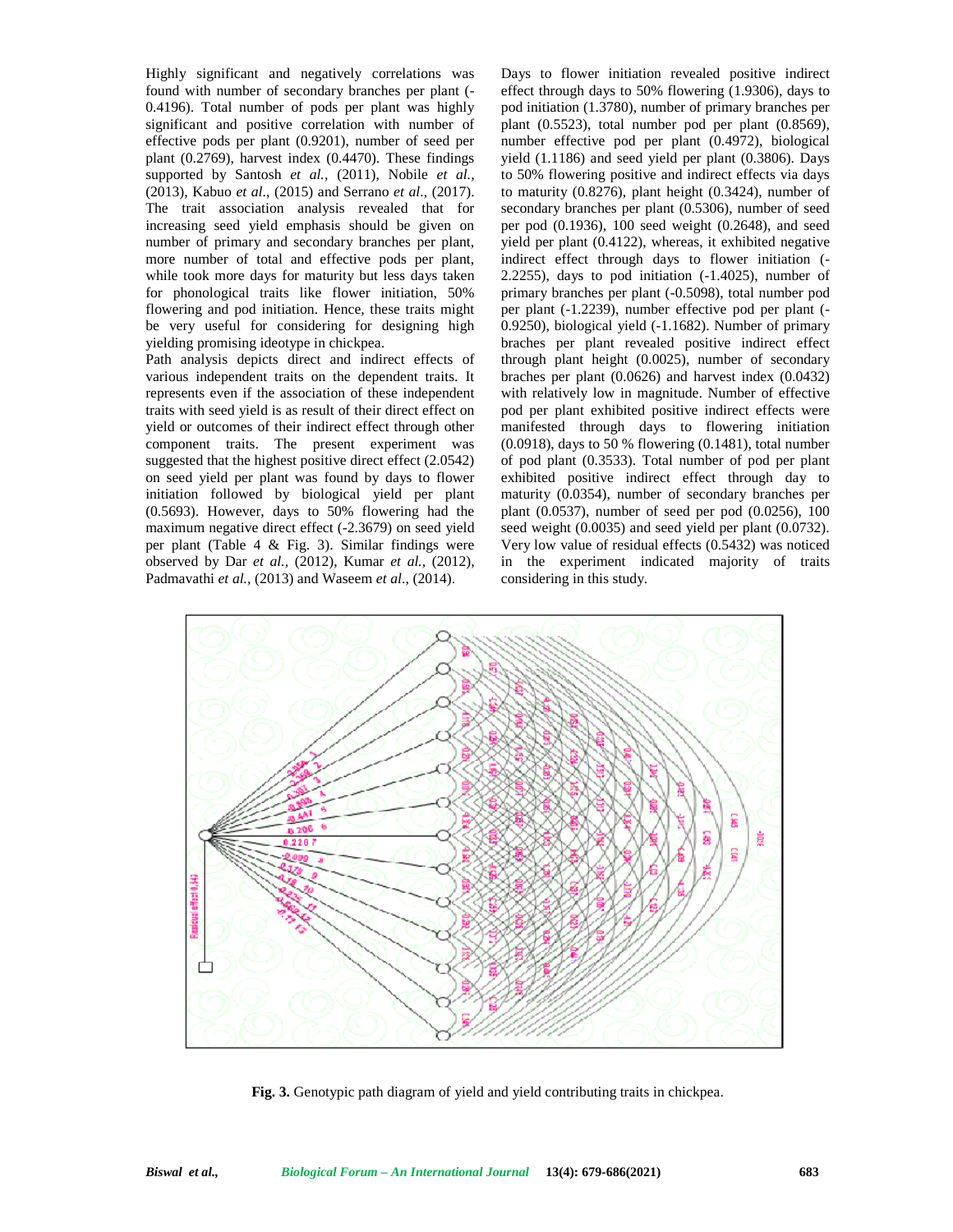| <b>CH</b>     | <b>DTFI</b> | <b>DT50%F</b> | <b>DTPI</b> | <b>DTM</b> | <b>PH</b> | <b>PB</b> | <b>SB</b>   | <b>TNPPP</b> | <b>NEPP</b> | <b>NSPP</b> | <b>100 SW</b> | BY         | HI(%)      | <b>SYPP</b> |
|---------------|-------------|---------------|-------------|------------|-----------|-----------|-------------|--------------|-------------|-------------|---------------|------------|------------|-------------|
| <b>DTFI</b>   |             | $0.9197**$    | $0.6719**$  | $-0.0035$  | $-0.0367$ | $-0.1231$ | $-0.2078$   | $0.3441**$   | $0.2186**$  | 0.0451      | $-0.1616$     | $0.4997**$ | $-0.0324$  | $0.3703**$  |
| <b>DT50%F</b> |             |               | $0.6027**$  | $-0.2164*$ | $-0.054$  | $-0.1259$ | $-0.152$    | $0.4231**$   | $0.3386**$  | 0.0546      | $-0.0712$     | $0.4601**$ | 0.0208     | $0.3951**$  |
| <b>DTPI</b>   |             |               |             | 0.1009     | $-0.1208$ | $-0.1757$ | $-0.2903**$ | 0.1081       | 0.0452      | $-0.1659$   | $-0.0582$     | $0.3419**$ | $-0.1739$  | $0.3843**$  |
| <b>DTM</b>    |             |               |             |            | $-0.1693$ | 0.0137    | 0.0017      | $-0.1466$    | $-0.2067*$  | 0.193       | $-0.2260*$    | 0.0349     | $-0.074$   | $-0.0133$   |
| PH            |             |               |             |            |           | 0.0332    | $-0.1895$   | 0.1515       | 0.1001      | $-0.0477$   | $-0.0539$     | $-0.072$   | 0.1469     | $-0.1655$   |
| <b>PB</b>     |             |               |             |            |           |           | $0.5484**$  | $-0.0758$    | $-0.069$    | $0.2236*$   | $-0.1627$     | 0.0194     | 0.1332     | 0.0982      |
| <b>SB</b>     |             |               |             |            |           |           |             | $-0.3577**$  | $-0.4196**$ | $-0.024$    | $-0.0271$     | 0.0093     | 0.0964     | 0.0147      |
| <b>TNPPP</b>  |             |               |             |            |           |           |             |              | $0.9201**$  | $0.2769**$  | $-0.0417$     | $0.2104*$  | $0.4470**$ | 0.073       |
| <b>NEPP</b>   |             |               |             |            |           |           |             |              |             | $0.3518**$  | 0.0366        | 0.1004     | $0.3976**$ | 0.0141      |
| NSPP          |             |               |             |            |           |           |             |              |             |             | $-0.2128*$    | $-0.083$   | 0.2001     | $-0.2592*$  |
| <b>100 SW</b> |             |               |             |            |           |           |             |              |             |             |               | $-0.1482$  | 0.1169     | $-0.1118$   |
| BY            |             |               |             |            |           |           |             |              |             |             |               |            | 0.1865     | $0.7608**$  |
| HI(%)         |             |               |             |            |           |           |             |              |             |             |               |            |            | 0.0083      |
| <b>SYPP</b>   |             |               |             |            |           |           |             |              |             |             |               |            |            |             |

**Table 3: Phenotypic correlation coefficient analysis for yield and yield contributing traits in chickpea.**

\*Significant at 5%

\*\*highly significant at 1%

**Table 4: Genotypic path coefficient analysis for yield and yield contributing traits in chickpea.**

| <b>CH</b>     | <b>DTFI</b> | <b>DT50%F</b> | <b>DTPI</b> | <b>DTM</b> | <b>PH</b> | <b>PB</b> | <b>SB</b> | <b>TNPPP</b> | NEPP      | NSPP      | <b>100 SW</b> | <b>BY</b> | HI(%)     | <b>SYPP</b> |
|---------------|-------------|---------------|-------------|------------|-----------|-----------|-----------|--------------|-----------|-----------|---------------|-----------|-----------|-------------|
| <b>DTFI</b>   | 2.0542      | .9306         | l.378       | $-0.075$   | $-0.2487$ | 0.5523    | $-0.6879$ | 0.8569       | 0.4972    | $-0.2513$ | $-0.4402$     | .1186     | $-0.0525$ | 0.3806      |
| <b>DT50%F</b> | $-2.2255$   | $-2.3679$     | 1.4025      | 0.8276     | 0.3424    | $-0.5098$ | 0.5306    | $-1.2239$    | $-0.925$  | 0.1936    | 0.2648        | $-1.1682$ | $-0.0977$ | 0.4122      |
| <b>DTPI</b>   | 0.2063      | 0.1821        | 0.3075      | 0.0356     | $-0.0788$ | 9.0602    | $-0.1227$ | 0.0414       | 0.0053    | 0.0197    | $-0.0264$     | 0.1256    | $-0.0623$ | 0.4421      |
| <b>DTM</b>    | 0.0328      | 0.3139        | $-0.104$    | $-0.898$   | 0.2107    | $-0.0547$ | 0.0696    | 0.3218       | 0.3909    | 0.1695    | 0.3065        | $-0.0265$ | 0.1216    | $-0.0903$   |
| <b>PH</b>     | 0.0541      | 0.0646        | 0.1145      | 0.1048     | $-0.4467$ | 0.0053    | 0.1345    | $-0.1147$    | $-0.0685$ | $-0.013$  | 0.0756        | 0.0771    | $-0.0563$ | $-0.3226$   |
| <b>PB</b>     | $-0.0553$   | $-0.0443$     | $-0.0403$   | $-0.0125$  | 0.0025    | $-0.2058$ | 0.0626    | $-0.0174$    | $-0.0142$ | $-0.0805$ | $-0.0611$     | $-0.0076$ | 0.0432    | $-0.1553$   |
| <b>SB</b>     | $-0.0755$   | $-0.0505$     | $-0.09$     | $-0.0175$  | $-0.0679$ | $-0.0686$ | 0.2256    | $-0.1224$    | $-0.1412$ | 0.008     | $-0.0174$     | 0.0053    | 0.0363    | 0.0478      |
| <b>TNPPP</b>  | $-0.0412$   | $-0.0511$     | $-0.0133$   | 0.0354     | $-0.0254$ | $-0.0084$ | 0.0537    | $-0.0988$    | $-0.0921$ | 0.0256    | 0.0035        | $-0.0285$ | $-0.0436$ | 0.0732      |
| <b>NEPP</b>   | 0.0918      | 0.1481        | 0.0065      | $-0.1651$  | 0.0582    | 9.0262    | $-0.2374$ | 0.3533       | 0.3793    | $-0.1108$ | 0.0271        | 0.0619    | 0.155     | 0.0111      |
| <b>NSPP</b>   | $-0.022$    | $-0.0147$     | 0.0115      | $-0.034$   | 0.0052    | 0.0704    | 0.0063    | $-0.0465$    | $-0.0526$ | 0.1799    | 0.0249        | 0.0064    | $-0.0268$ | 0.1459      |
| <b>100 SW</b> | 0.0482      | 0.0251        | 0.0193      | 0.0767     | 0.038     | $-0.0667$ | 0.0173    | 0.0079       | $-0.0161$ | $-0.0311$ | $-0.2247$     | 0.0465    | $-0.0289$ | $-0.1992$   |
| BY            | 0.31        | 0.2809        | 0.2326      | 0.0168     | $-0.0982$ | 0.0212    | 0.0133    | 0.1641       | 0.093     | 0.0201    | $-0.1177$     | 0.5693    | 0.137     | 0.7534      |
| HI(%)         | 0.0028      | $-0.0045$     | 0.0222      | 0.0149     | -0.0138   | 0.0231    | $-0.0177$ | $-0.0484$    | $-0.0449$ | 0.0163    | $-0.0141$     | $-0.0264$ | $-0.1098$ | 0.0154      |

R square =  $0.7049$  residual effect =  $0.5432$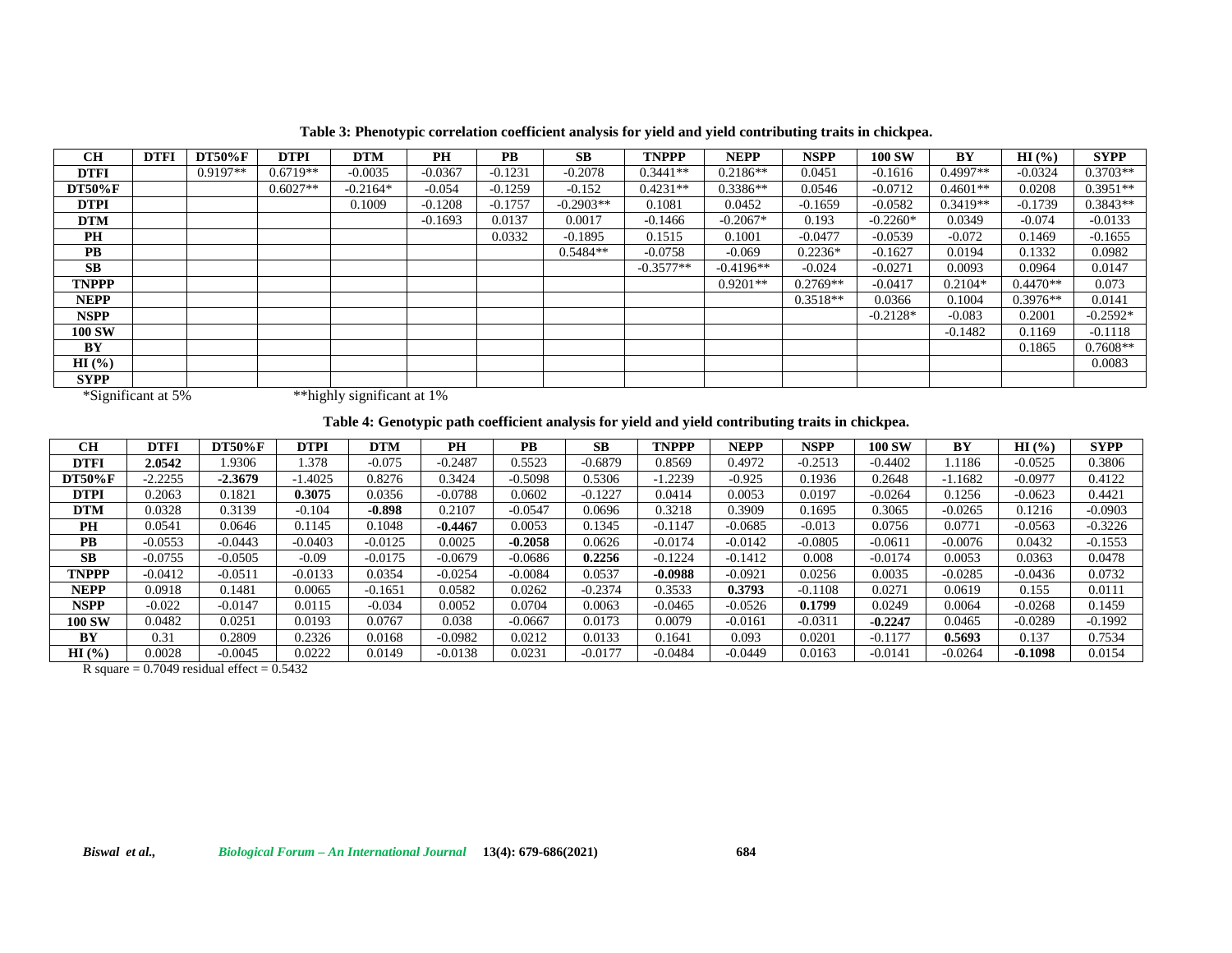### **CONCLUSIONS**

The analysis of variance showed genotypes were highly significant for all the traits suggesting presence of considerable amount of variation for all the traits among the genotypes suggesting genotypes evaluated in this present study has broad genetic base. Hence, utilization of these variability may accelerate to develop promising genotype in the future is the ultimate aim of plant breeder. High GCV (%) and PCV (%) exhibited by total number of pods per plant, number of effective pods per plant and biological yield per plant which indicates appreciable amount of phenotypic variation was noticed in these traits, hence, selection of these traits may be productive for further chickpea breeding programme. High heritability coupled with high genetic advance as % of mean were noted for biological yield per plant, number of effective pods per plant, number of seeds per pod, total number of pods per plant and seed yield per plant suggested primarily the existence of additive gene action and provides the possibility of enhancing these traits through simple selection. Seed yield per plant were highly significant and positively correlated with days to flower initiation, days to 50% flowering, days to pod initiation, biological yield per plant, hence, designing the plant ideotype by selecting these traits for seed yield. Genotypic path coefficient exhibited that the highest positive direct effect on seed yield per plant was found by days to flower initiation followed by biological yield per plant, number of effective pod per plant and days to pod initiation. Hence, effective selection strategy can be practiced on these traits to intensify the yield level.

## **FUTURE SCOPE**

This present analysis provides the better path for advancing the chickpea breeding programme conducted at Department of Plant Breeding and Genetics, Jawaharlal Nehru Krishi Vishwa Vidyalaya, Jabalpur, Madhya Pradesh during *Rabi* 2019-20 and 2020-2021. In addition, an ideotype should be designed from evident of phenotypic and genotypic coefficient of variation, heritability and genetic advance and association studies. Promising genotypes should be assessed over years and locations to estimate their stability and obtaining date regarding yield and yield attributing traits in different agro-climatic zones for sustained chickpea production. Hence, implementing these genotypes in hybridization programme may give rise to conceivable pre-breeding in chickpea.

**Conflict of Interest.** The authors have not affirmed any conflict of interest.

**Acknowledgements.** Authors are grateful to AICRP on Chickpea, JNKVV, Jabalpur, Madhya Pradesh and ICRISAT, Patencheru, Hyderabad for providing experimental material consists of 30 indigenous and exotic advanced breeding lines of desi chickpea.

#### **REFERENCES**

- Aarif, M., Rastogi, N. K., Johnson, P. L. & Chandrakar, P. K. (2014). Genetic analysis of seed yield and its attributing traits in chickpea (*Cicer arietinum* L.). *Journal of Food Legumes*, *27*(1): 24-27.
- Akhtar. L. H., Pervez, M. A. & Nasim, M. (2011). Genetic divergence and inter-relationship studies in chickpea (*Cicer arietinum* L.). *Pakistan Journal of Agriculture Science, 48*(1): 35-39
- Babbar, A., Prakash, V., Tiwari, P. & Iquebal, M. A. (2012). Genetic variability for chickpea (*Cicer arietinum* L.) under late sown season. *Journal of Food Legumes, 35*(1): 1-7.
- Borate, V. V. & Dalvi, V. V. (2010). Correlation and path analysis in chickpea. *Journal of Maharashtra Agricultural Universities, 35*(1): 43-46.
- Burton, G. W. & Devane, E. M. (1952). Estimation of heritability in tall fescue (*Festica arundinaceae*) from replicated clonal material. *Agronomy Journal, 45*: 478-481.
- Chaudhary, G., Dahiya, B. S., Dhirendra, S., Jitendra, K., Gyanendra, S., Rahul, T. & Dahiya A. (2012). Genetic variability in different environment in chickpea (*Cicer arietinum* L.). *Journal of Plant Development Sciences, 4*(2): 299 - 303.
- Dar, S. A., Ishfaq, S. A., Khan, A., Pir, M. H., Gowhar, F. A. & Manzar, A. A. (2012). Studies on genetic variability and interrelationship for yield and yield component characters in chickpea (*Cicer arietnum* L.). *Trends in Biosciences, 5*(2): 119-121.
- Das, Gupta., T., Islam, M. O. & Gayen, P. (1992). Genetic variability and analysis of yield components in chickpea. *Annals. Agri. Res., 13*(2): 157-160.
- Desai, K., Tank, C. J., Gami, R. A., Patel, A. M. & Chauhan, R. M. (2015). Genetic variability in indigenous collection of chickpea (*Cicer arietinum* L.) genotypes for seed yield and quality traits. *An international Journal of Environmental Science*, 9(1 &2): 59-62.
- Dewey, D. R. & Lu, K. (1959). A correlation and path‐coefficient analysis of components of crested wheatgrass seed production. *Agronomy Journal 51*(9): 515-518.
- Dhuria, N. & Babbar, A. (2015). Assessment of genetic variability and traits association in kabuli chickpea (*Cicer arietinum* L.). *Progressive Research - An International Journal, 10*(1): 455- 458.
- Gautam, A., Panwar, R. K., Verma, S. K., Arora, A., Gaur, A. K., & Chauhan, C. (2021). Assessment of genetic variability parameters for yield and its components in chickpea (*Cicer arietinum* L.). *Biological Forum–An International Journal, 13*(2): 651-655.
- Hanson, C. H., Robinson, H. F. & Comstock, R. E. (1956). Bio-metrical studies of yield in segregating population of Korean Lespedesa. *Agron. J., 48*: 268-272.
- Honnappa, D. M., Mannur, I., Shankergoud, J. M., Nidagundi, S., Muniswamy & Muttappa Hosamani. (2018). Genetic variability and heritability study for quantitative traits in advance generation (F5) of cross between green seeded desi (GKB-10) and white kabuli (MNK-1) chickpea genotypes (*Cicer arietinum* L.). *Int. J. Curr. Microbiol. App. Sci*, *7*(12): 727-734
- Johnson, H. W., Robinson, H. F. & Comstock, R. E. (1955). Genotypic and phenotypic correlation in soybean and